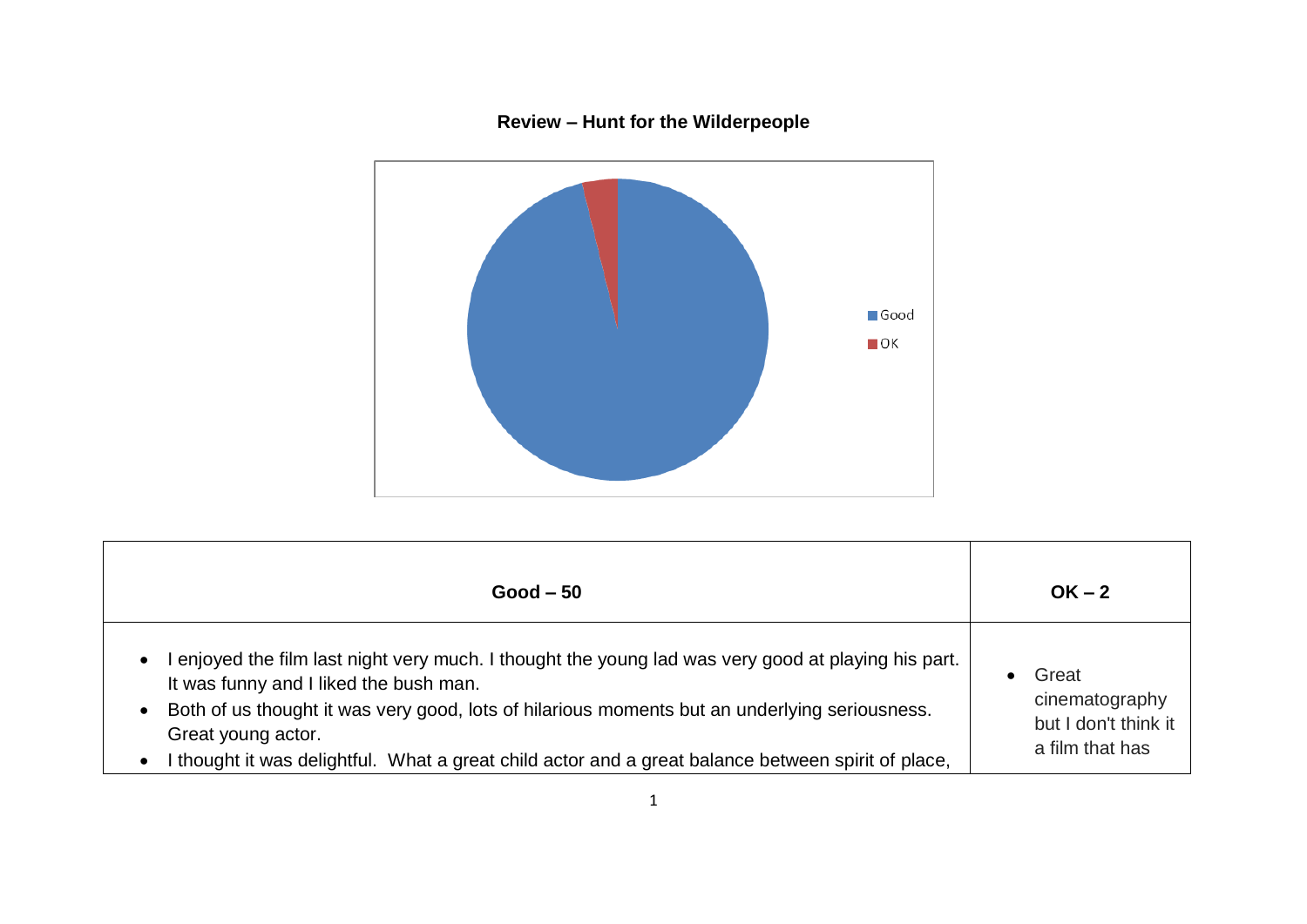| comedy and sensitive story line!                                                                                                                                                       | lasting appeal. |
|----------------------------------------------------------------------------------------------------------------------------------------------------------------------------------------|-----------------|
| A gem.                                                                                                                                                                                 |                 |
| One of the best films I've seen for ages. Great acting all round, but Julian Dennison as young                                                                                         |                 |
| Ricki was excellent, he made me laugh out loud and nearly brought me to tears, just brilliant.                                                                                         |                 |
| Superb scenery and the background music was not intrusive. More of the same please.                                                                                                    |                 |
| Very good film, acting, script and New Zealand all put up great performances!                                                                                                          |                 |
| We both enjoyed this film, treated emotional issues in such a humorous way that was thought                                                                                            |                 |
| provoking but not depressing. Hooray for a happy ending, I so wish the real life situations like                                                                                       |                 |
| this would end so well. Thanks for another good choice.                                                                                                                                |                 |
| Loved the humour and the music. The social worker was a bit OTT though!                                                                                                                |                 |
| Very quirky. Loved the Thelma and Louise style car chase. Much better than Rambo!                                                                                                      |                 |
| Excellent - and great music.                                                                                                                                                           |                 |
| We both really enjoyed it. I can't remember the last film I watched that contained so many                                                                                             |                 |
| quotable lines.                                                                                                                                                                        |                 |
| We thoroughly enjoyed the film. Great relationship between the central characters, plenty of                                                                                           |                 |
| laugh out loud moments and wonderful scenery.                                                                                                                                          |                 |
| Three votes for fantastic film, one vote for the best film seen at KLCCC.                                                                                                              |                 |
| I really enjoyed it. Some great acting, particularly from the actor who played Ricky Baker. It was<br>at times laugh out loud funny, eccentric and touching. More of the same, please. |                 |
| A quirky, thoroughly entertaining and funny film. The characters were well acted and suitably                                                                                          |                 |
| OTT. If there had been an excellent category one of us would have voted for that, her favourite                                                                                        |                 |
| film club film ever! We were both very distracted by the brightness of the new emergency exit                                                                                          |                 |
| signs especially during darker shots.                                                                                                                                                  |                 |
| Loved it. One of the best films shown for quite a while. Sam Neil was excellent as always & I                                                                                          |                 |
| loved the young boy. The New Zealand scenery was also a bonus. More like this please.                                                                                                  |                 |
| I thought the film was very slow-moving, lacked dramatic tension, and didn't really explore the                                                                                        |                 |
| story's full potential. Some of the characters, eg the woman from the Children's Services, were                                                                                        |                 |
| irritatingly repetitious. On the plus side there were some good jokes, interesting characters and                                                                                      |                 |